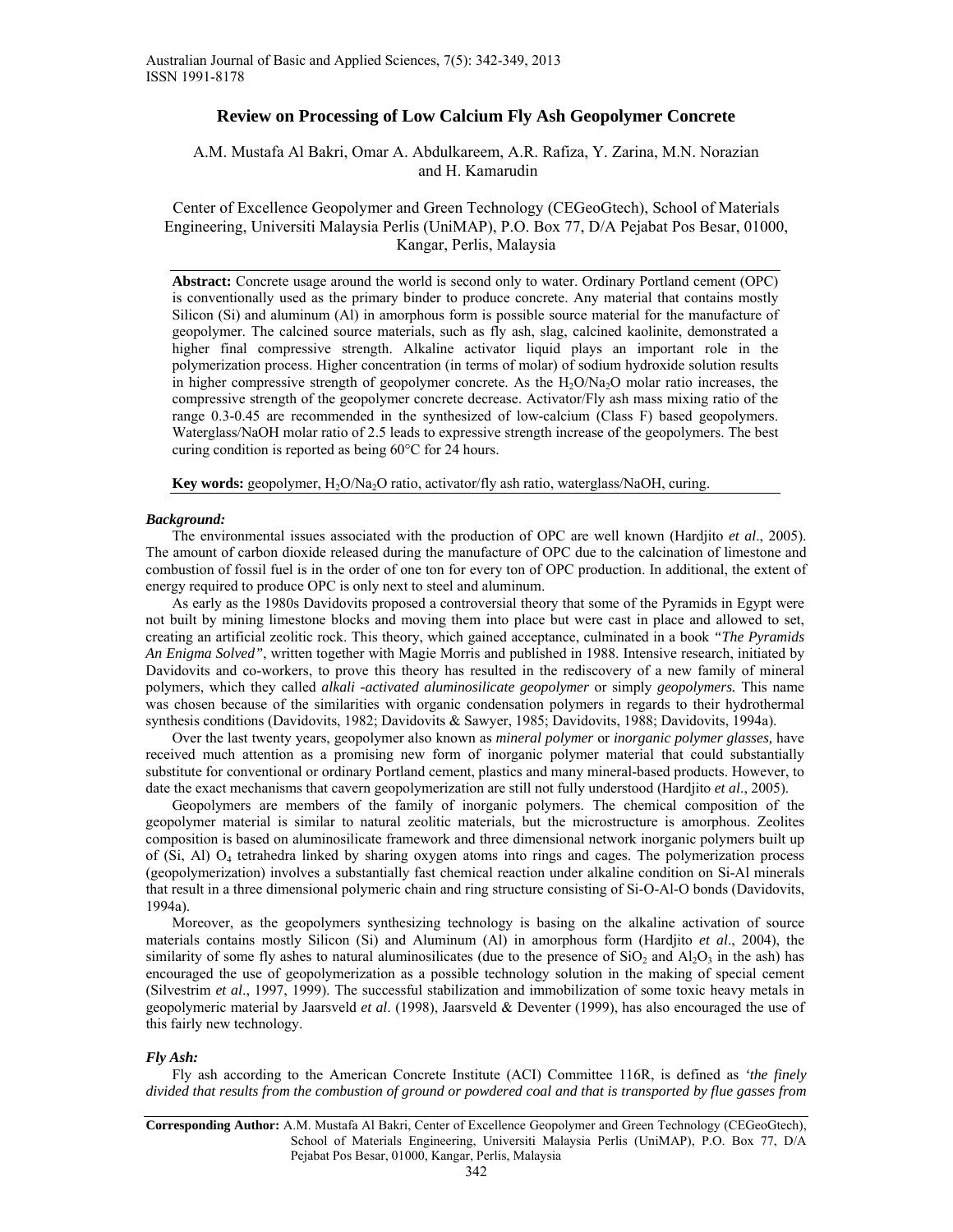*the combustion zone to the particle removal system'* (ACI Committee 232, 2004). Fly ash is removed from the combustion gases by the dust collection system, either mechanically or by using electrostatic precipitators, before they are discharged to the atmosphere. Fly ash particles are typically spherical, finer than Portland cement and lime, ranging in diameter from less than 1 μm to no more than 150 μm (Hardjito & Rangan, 2005).

The types and relative amounts of incombustible matter in the coal determined the chemical composition of fly ash. The chemical composition is mainly composed of the oxides of silicon (SiO<sub>2</sub>), aluminum (Al<sub>2</sub>O<sub>3</sub>), iron (Fe2O3), and calcium (CaO), whereas magnesium, potassium, sodium, titanium, and sulphur are also present in a lesser amount. The major influence on the fly ash chemical composition comes from the type of coal. The combustion of sub-bituminous coal contains more calcium and less iron than fly ash from bituminous coal. The physical and chemical characteristics depend on the combustion methods, coal source and particle shape. The chemical compositions of various fly ashes show a wide range, indicating that there is a wide variation in coal used in power plants all over the world (Malhotra & Ramezanianpour, 1994).

Fly ash that results from burning sub-bituminous coals is referred as ASTM Class C fly ash or high-calcium fly ash, as it typically contains more than 10 percent CaO. On the other hand, fly ash from the bituminous and anthracite coals is referred as ASTM Class F fly ash or low-calcium fly ash (Davidovits, 2008). The color of fly ash can be tan to dark grey, depending upon the chemical and mineral constituents (Malhotra and Ramezanianpour, 1994; ACAA, 2003). The typical fly ash produced from Malaysia power stations is light to mid-grey in color, similar to the color of cement powder.

Aside from the chemical composition, the other characteristics of fly ash that generally considered are loss on ignition (LOI), fineness of fly ash mostly depend on the operating conditions of coal crushers and grinding process of the coal itself. Finer gradation generally results in a more reactive ash and contains less carbon.

Worldwide, the estimated annual production of coal ash in 1998 was more than 390 million tons. The main contributors for this amount were China and India. Only about 14% of this fly ash was utilized, while the rest was disposed in landfills (Malhotra, 1999). By the year 2010, the amount of the fly ash produced worldwide is estimated to be about 780 million tons annually (Malhotra, 2002). The utilization of fly ash, especially in concrete production, has significant environmental benefits, via, improved concrete durability, reduced use of energy, diminished greenhouse gas production, reduced amount of fly ash that must be disposed in landfills, and saving of the other natural resources and materials ( ACAA, 2003).

#### *Introduction of Geopolymers:*

In 1978, Davidovits proposed that an alkaline liquid could be used to react with the silicon (Si) and the aluminum (Al) in a source material of geological origin or in by-product materials such as fly ash and rice husk ash to produce binders. Davidovits coined the term "Geopolymer" in 1979 (Davidovits, 1979) to describe a new family of material binder whose matrix is based on a poly(sialate) Si-O-Al-O framework structure with alternating SiO4 and AlO4 tetrahedra joined together in three directions by sharing all the oxygen atoms. The replacements of  $Al^{3+}$  (four-fold coordination) for  $Si^{4+}$  causes a negative charge, which needs alkalis or alkaliearth to balance, like  $(Na^+, K^+, Ca^{2+} \text{ or } Mg^{2+})$ . The empirical formula (Davidovits, 1988) is:

$$
Mn\{-(SiO2)z - AlO2\}n, wH2O.
$$
\n(2.1)

Where  $M =$  the alkaline element or cation such as potassium, sodium or calcium; the symbol  $(-)$  indicates the presence of a bond; n is the degree of polycondensation or polymerization; z is 1, 2, 3, or higher, up to 32.

Geopolymer is also known in other names, such as low temperature aluminosilicate glass (Rahier *et al*., 1996a), alkali-activated material (Malek & Roy, 1997; Palomo *et al*., 1999b; Roy, 1999; Jahanian and Rostami, 2001; Xie and Xi, 2001) and Geocement (Krivenko, 1997).

## *Constituents Of Geopolymer:*

### *Source Materials:*

Any material that contains mostly Silicon (Si) and aluminum (Al) in amorphous form is possible source material for the manufacture of geopolymer (Hardjito & Rangan, 2005). Several minerals and industrial byproduct materials have been investigated in the past. Metakaolinite or calcined kaolin (Davidovits, 1999; Barbosa *et al*., 2000; Teixeira-Pinto *et al*., 2002), low-calcium ASTM Class F fly ash (Palomo *et al*., 1999a; Swanepoel & Strydom, 2002), natural Al-Si minerals (Xu & Deventer, 2000), combination of calcined mineral and non-calcined material (Xu & Deventer, 2002), combination of fly ash and metakaolinite (Swanepoel & Strydom, 2002; Jaarsveld *et al*., 2002; Zuhua *et al*., 2009) , and combination of granulated blast furnace slag and metakaolinite (Cheng & Chiu, 2003) have been studied as source materials.

Metakaolinite is preferred by the niche geopolymer product developers due to its high rate of dissolution in the reactant solution, easier control on the Si/Al ratio and the white color (Gourley, 2003). Low-calcium (ASTM Class F) fly ash is preferred as a source material than high-calcium (ASTM Class C) fly ash. The presence of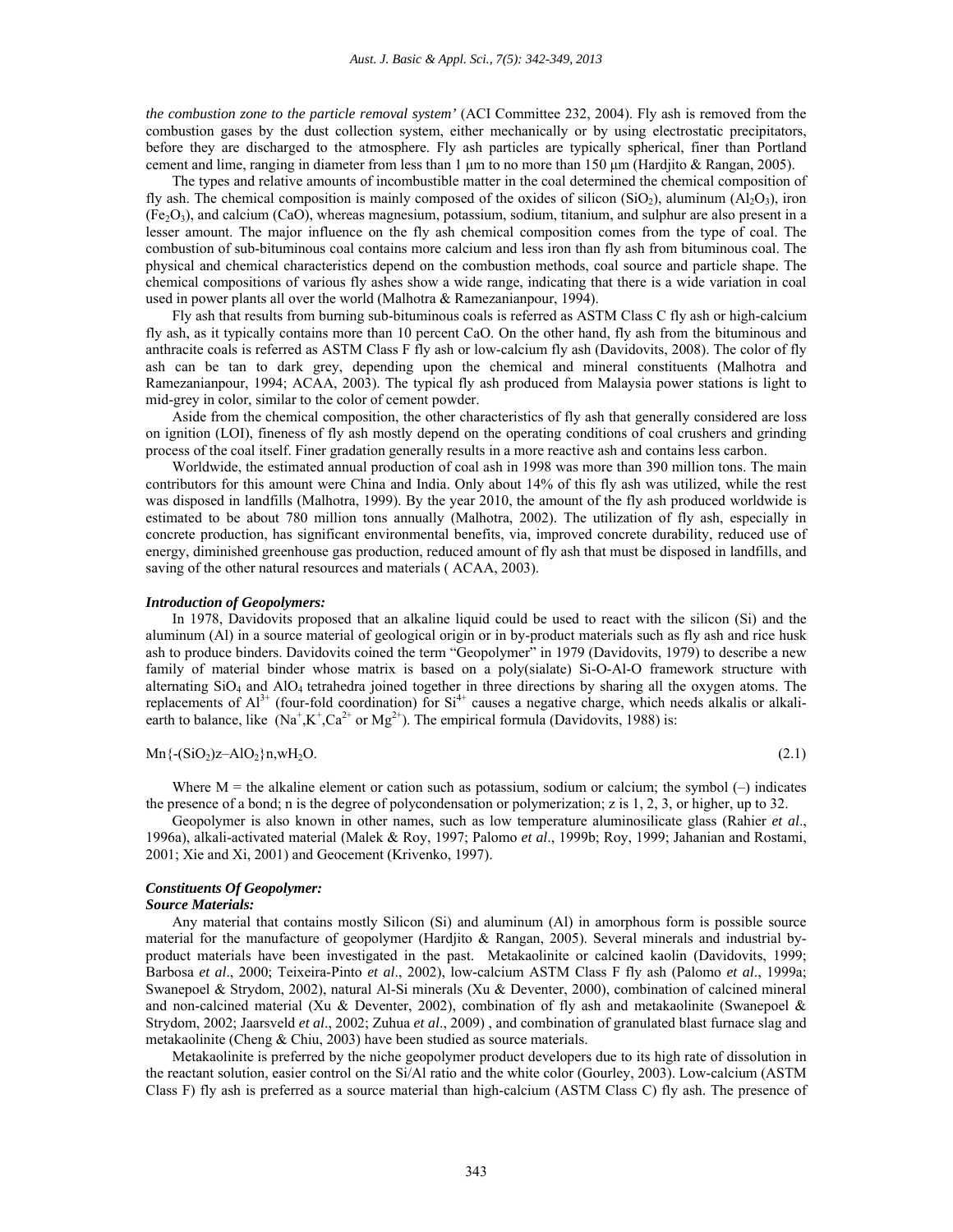calcium in high amount may interfere with the polymerization process and alter the microstructure (Gourley, 2003).

Davidovits (1999) calcined kaolinite clay for 6 hours at 750°C. He termed this metakaolinite as KANDOXI (**KAo**linite, **N**acrite, **D**ickite **OXI**de), and used it to make geopolymers. For the purpose of making geopolymer cement and concrete, he suggested that the molar ratio of Si-Al of the material should be about 2.0.

On the nature of the source material, it was stated that the calcined source materials, such as fly ash, slag, calcined kaolinite, demonstrated a higher final compressive strength when compared to those made using noncalcined materials, for instance kaolinite clay, mine tailings, and naturally occurring materials (Barbosa *et al*., 2000). However, Xu & Deventer (2002) found that using a combination of calcined (e.g. fly ash) and noncalcined material (e.g. kaolinite or kaolin clay and albite) resulted in significant improvement in compressive strength and reduction in reaction time.

Natural Al-Si minerals have shown the potential to be the source materials for geopolymerization, although quantitative prediction on the suitability of the specific mineral as the source material is still not available, due to the complexity of the reaction mechanisms involved  $(Xu \&$  Deventer, 2000). Among the by-product materials, only fly ash and slag have been proved to be potential source materials for making geopolymers. Fly ash is considered to be advantageous due to high reactivity that comes from its finer particle size than slag. Moreover, low-calcium fly ash is more desirable than slag for geopolymer feedstock material.

The suitability of various types of fly ash to be geopolymer source material has been studied by Fernandez-Jimenez & Palomo (2003). These researchers claimed that to produce optimal binding properties, the lowcalcium fly ash should have the percentage of unburned material (LOI) less than  $5\%$ , Fe<sub>2</sub>O<sub>3</sub> content should not exceed 10%, and 80-90% of particles should be smaller than 45μm. On the contrary, Jaarsveld *et al*., (2003) found that the fly ash with higher amount of CaO produced higher compressive strength, due to the formation of calcium-aluminate-hydrate and other calcium compounds, especially in the early ages. The other characteristics that influenced the suitability of the fly ash to be source material for geopolymers are the particle size, amorphous content, as well as morphology and the origin of fly ash.

## *Alkaline Activator Liquid:*

The most common alkaline activator liquid used in geopolymerization is a combination of sodium hydroxide (NaOH) or potassium hydroxide (KOH) and sodium silicate or potassium silicate (Davidovits, 1999; Palomo, *et al*. 1999b; Xu & Deventer, 2002; Bakharev, 2005; Duxson *et al*., 2006; Chareerat *et al*., 2007; Chindaprasirt *et al*., 2009). The use of single alkaline activator has been reported (Palomo *et al*., 1999b; Teixeira-Pinto *et al*., 2002).

Palomo *et al*. (1999b) concluded the type of alkaline activator liquid plays an important role in the polymerization process. Reactions occur at a high rate when the alkaline activator liquid contains soluble silicate, either sodium or potassium silicate, compared to the use of only alkaline hydroxide. That statement is also shared by Criado *et al*. (2005). Furthermore, Xu & Deventer (2000) confirmed that the addition of sodium silicate solution to the sodium hydroxide enhanced the reaction between the source material and the solution. Although, after a study of the geopolymerization of sixteen natural Al-Si minerals, they found that the NaOH solution caused a higher extent of dissolution of minerals than the KOH solution.

#### *Mixture Proportions:*

Most of the reported works on geopolymer material to date were related to the properties of geopolymer paste or mortar, measured by using small size specimens (Katz, 1998; Palomo *et al*., 1999a; Pinto, 2004; Hongling *et al*., 2005 Chindaprasirt *et al*., 2009). In addition, the complete details of the mixtures composition of the geopolymer paste were not reported.

Katz (1998) studied the alkali-activated slags reporting an increasing in the geopolymerization degree (high mechanical compressive strength) when the concentration of the activators increases. Other authors have reported the same behavior using alkali-activated metakaolinite (Pinto, 2004; Hongling *et al*., 2005). However, for the fly ash-based geopolymers, Palomo *et al*. (1999a) reported that the activator (NaOH or KOH) with concentration of 12M leads to better results than 18M concentration. Chindaprasirt *et al*. (2009), studied the alkali- activation of fly ash and bottom ash by alkaline activator consisted of waterglass+ NaOH solution , these authors reported that using NaOH of 10M leads to better result than using solution with 5M. This statement is also shared by Zuhua *et al*. (2009). While, Hardjito & Rangan (2005) reported that the concentration of the NaOH can vary in the range between 8M to16M.

Jaarsveld *et al.* (1997), and Jaarsveld & Deventer (1999) claims that the H<sub>2</sub>O/SiO<sub>2</sub> molar ratio is very important in the study of geopolymers based on the fly ash. However, this statement is not confirmed by others, Hardjito *et al*. (2002). Hardjito & Rangan (2005), studied the fly ash-based geopolymer concrete, they reported that the compressive strength and the workability of the geopolymer concrete influenced by the proportions and the properties of the constituent materials that make the geopolymer paste. Their results had shown that: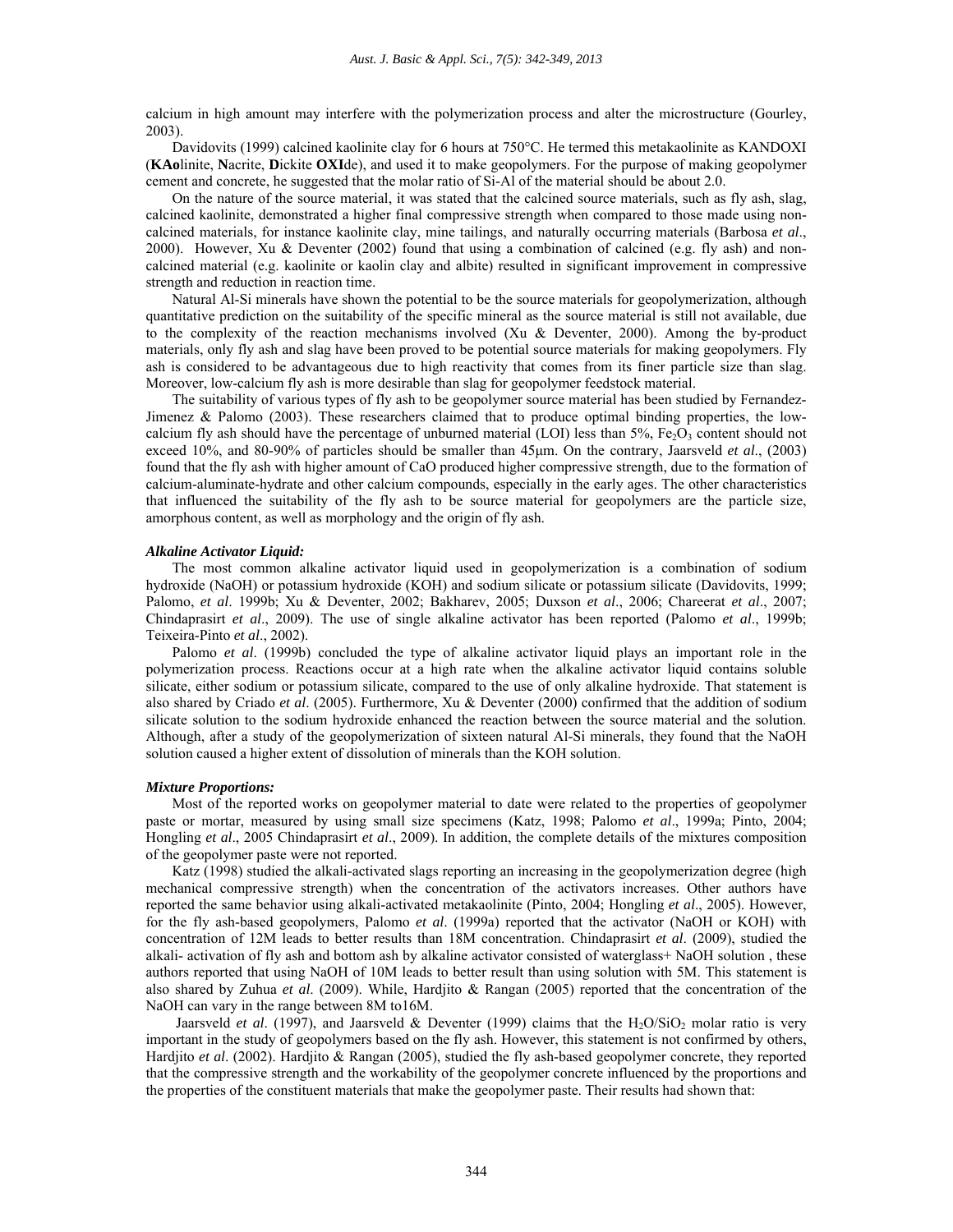- Higher concentration (in terms of molar) of sodium hydroxide solution results in higher compressive strength of geopolymer concrete.

As the  $H_2O/Na_2O$  molar ratio increases, the compressive strength of the geopolymer concrete decrease as indicated in Figure (2.2).

Barbosa *et al.* (2000) reported that using mixture with high water content H<sub>2</sub>O/Na<sub>2</sub>O=25, developed very low compressive strength, and thus underlying the important of the water content in the mixture.



**Fig. 2.2:** Effect of H<sub>2</sub>O/Na<sub>2</sub>O molar ratio on compressive strength (Hardjito & Rangan, 2005).

#### *The mass mixing ratio of Activator/Fly ash:*

Palomo *et al*. (1999a) studied the geopolymerization of low-calcium ASTM (Class F) fly ash (molar Si/Al=1.81) using four different solutions with the Activator/ Fly ash ratio by mass of 0.25 to 0.3. The molar  $\text{SiO}_2/\text{K}_2\text{O}$  or  $\text{SiO}_2/\text{Na}_2\text{O}$  of the solutions was in the range of 0.36 to 1.23. The specimens were  $10\times10\times60$  mm in size. The best compressive strength obtained was more than 60 MPa for mixtures that used alkaline activator consisted of waterglass+ NaOH solution. Xu & Deventer (2000) reported that the proportion of alkaline activator to the alumino-silicate powder by mass should be approximately 0.33 to allow the geopolymerization reactions to occur. Alkaline activator solution formed a thick gel instantaneously upon mixing with the source material. The specimen size in their study was 20X20X20 mm, and the maximum compressive strength achieved was 19 MPa. Bakharev (2005) used Activator/ Fly ash of 0.3 to prepare low-calcium (Class F) fly ash –based geopolymers, in his study the fly ash was activated using either sodium silicate (waterglass) or with solution of NaOH to providing up to 10% Na<sub>2</sub>O in mixture. He used cylindrical molds of  $\theta$ 25 × 50 mm. Moreover, Hardjito & Rangan (2005), utilized ratio of Activator/Fly ash of 0.35 in the preparation of lowcalcium (Class F) fly ash-based geopolymer concrete with two different NaOH concentrations of 8M and 14M.

In general, Rangan (2008) reported that Activator/Fly ash mass mixing ratio of the range 0.3-0.45 are recommended in the synthesized of low-calcium (Class F) based geopolymers, based on the results obtained from numerous mixtures made in laboratory over period of four years. While, Chindaprasirt *et al*. (2009), studied geopolymer mixtures based on High-calcium (Class C) fly ash and bottom ash by using Activators/Fly ash ratio of 0.66. A mixture of waterglass and NaOH solution used as alkaline activators, with different NaOH solution concentrations of (5 M, 10M, and 15M). The specimens size of 25mm diameter $\times$ 25 mm height cylinder. The Class C fly ash -based geopolymers were having the molar ratios indicated in Table 2.1:

| Sample           | <b>NaOH</b> | Molar ratio                        |                 |                       |              |
|------------------|-------------|------------------------------------|-----------------|-----------------------|--------------|
|                  |             | Na <sub>2</sub> O/SiO <sub>2</sub> | $SiO_2/Al_2O_3$ | H <sub>2</sub> O/NaOH | $Na2O/Al2O3$ |
| Fly ash based    |             | 0.15                               | 4.14            | 19.95                 | 0.64         |
| Fly ash based    | 10          | 0.21                               | 4.14            | 13.33                 | 0.89         |
| Fly ash based    |             | 0.26                               | 4.14            | 10.40                 | 1.08         |
| Bottom ash based |             | 0.15                               | 4.05            | 19.95                 | 0.62         |
| Bottom ash based | 10          | 0.12                               | 4.05            | 13.33                 | 0.87         |
| Bottom ash based | 15          | 0.26                               | 4.05            | 10.40                 | 1.05         |

**Table 2.1:** Composition of geopolymers prepared from fly ash and bottom ash (Chindaprasirt *et al*., 2009).

### *The mass mixing ratio of waterglass/NaOH:*

For the geopolymers synthesized by activation the source material using alkaline activator of (waterglass and NaOH), only limited researches notice the range of waterglass/NaOH mass mixing ratios. For the fly ashbased geopolymers, Pinto (2004) reported that the waterglass/NaOH molar ratio influences the compressive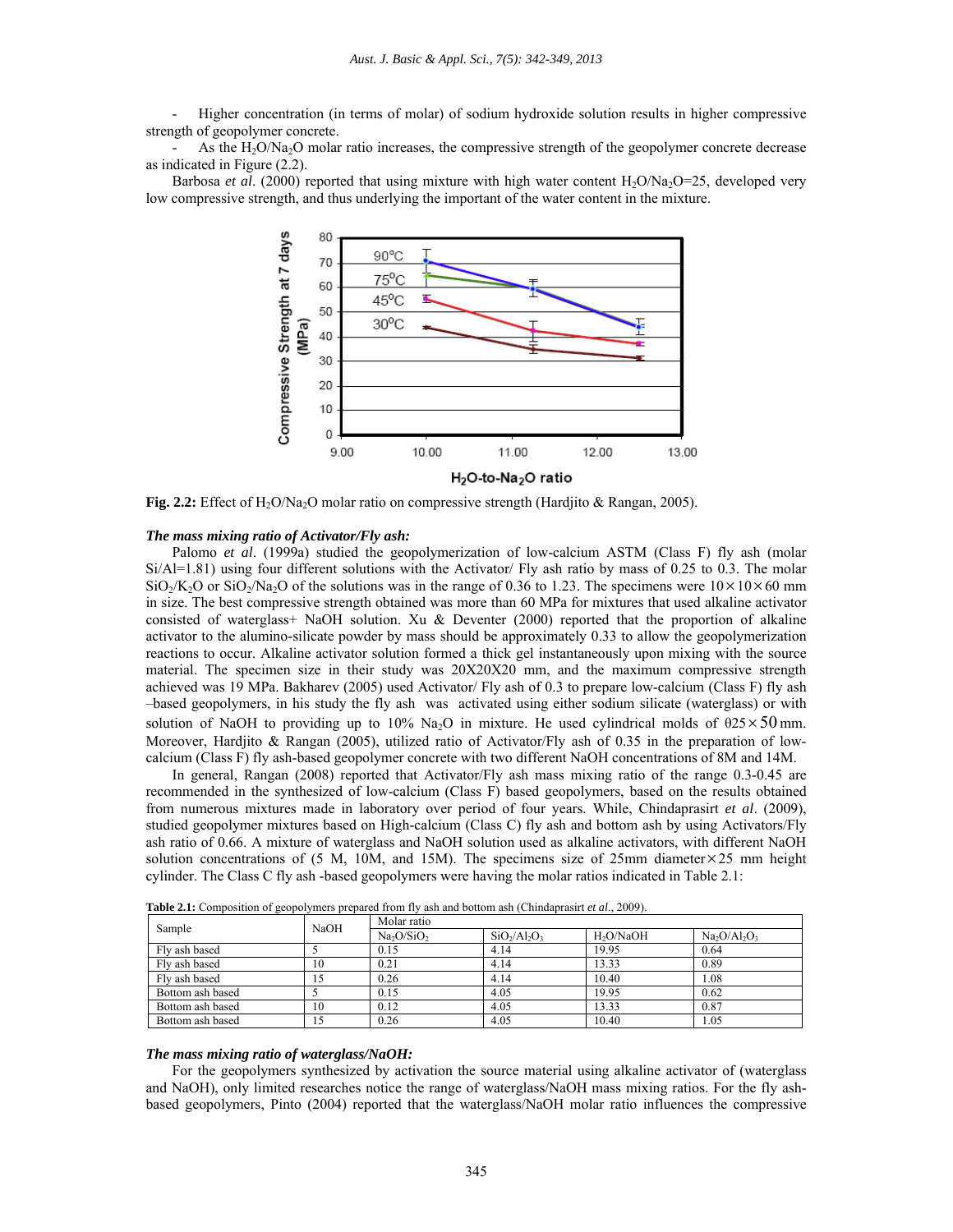strength, as the use of molar ratio of 2.5 leads to expressive strength increase of the geopolymers. Hardjito  $\&$ Rangan (2005), used waterglass/NaOH mass mixing ratio of 0.4 and 2.5 in the preparation of low-calcium (Class F) fly ash-based geopolymer concrete. They reported an increasing in the compressive strength with the increasing waterglass/NaOH ratio for different concentration of NaOH solution as indicated in Table 2.2.

| $200J$ .<br>Mixture | Concentration of NaOH<br>liquid (in Molars) | Waterglass/NaOH solution (by<br>mass) | 7 <sup>th</sup><br>Compressive strength at<br>day<br>(MPa) |  |
|---------------------|---------------------------------------------|---------------------------------------|------------------------------------------------------------|--|
|                     |                                             |                                       | Cured for 24 hours at $60^{\circ}$ C                       |  |
|                     | 8M                                          | 0.4                                   | 17                                                         |  |
|                     | 8M                                          | 2.5                                   | 57                                                         |  |
|                     | 14M                                         | 0.4                                   | 48                                                         |  |
|                     | 14M                                         | 2.5                                   | 67                                                         |  |

**Table 2.2:** Effect of waterglass/NaOH solution and NaOH concentration of (Class F) fly ash-based geopolymers. (Hardjito & Rangan, 2005).

Furthermore, the synthesized of high-calcium (Class C) fly ash-based geopolymers, Chindaprasirt *et al*., (2007) reported the effect of waterglass/NaOH solution in details using waterglass/NaOH solution mass mixing ratios range of 0.67, 1.00, 1.5, and 3.0. The optimum compressive strength reported was in the range of (0.67- 1.00), with variation in the NaOH solution concentration of 10M to 20M. While Chindaprasirt *et al*., (2009) used waterglass/NaOH mass mixing ratio of 1.5 in preparation of geopolymers based on high-calcium fly ash and bottom ash.

### *Curing Conditions:*

Curing condition includes the curing temperature and heating period. Hardjito *et al*., (2002) studied the effect of curing temperature in range of (30  $^{\circ}$ C, 60  $^{\circ}$ C and 91 $^{\circ}$ C) on the compressive strength as indicated in Figure 2.3. It can be concluded that the benefit of evaluated temperature curing is significant. The best curing condition is reported as being 60°C for 24 hours.

In fact, a number of researchers have studied the influence of curing conditions on fly ash-based geopolymer, but there is no clear statement as to which temperature and heating period are the best. Table 2.4, presents the adoption values suggested of different authors. It is clear that the curing conditions varied from one case to another but the evaluated temperature curing is a general trend. Such curing regimes limit the application of geopolymer in the precast industry.



**Fig. 2.3:** Influence of curing temperature (30°C, 60°C & 90°C) on strength development (Hardjito *et al*., 2002).

| <b>Table 2.4.</b> Curing regnites on my ash-based geopolymer development. |                                   |                     |                                     |  |  |
|---------------------------------------------------------------------------|-----------------------------------|---------------------|-------------------------------------|--|--|
| N <sub>0</sub>                                                            | Range                             | Adoption            | Reference                           |  |  |
|                                                                           | 30, 60, 91 $^{\circ}$ C for 24 hr | $60^{\circ}$ C 24hr | (Hardjito <i>et al.</i> 2002)       |  |  |
|                                                                           | 30, $75^{\circ}$ C for 24 hr      | $75^{\circ}$ C 24hr | (Sindhunata <i>et al.</i> 2004)     |  |  |
|                                                                           | 75, 95 $\degree$ C for 6 or 24hr  | 95 $\rm ^{o}C$ 24hr | (Bakharev 2005)                     |  |  |
|                                                                           | 45, 65, 85 $^{\circ}$ C for 24hr  | $85^{\circ}$ C 24hr | (Fernandez-Jimenez and Palomo 2002) |  |  |

**Table 2.4:** Curing regimes on fly ash-based geopolymer development.

Additionally, Sindhunata *et al*. (2004) claimed that the variation in relative humidity (75% or 30%) during curing has little effect on the physical properties of geopolymer, the wet sample is normally covered or sealed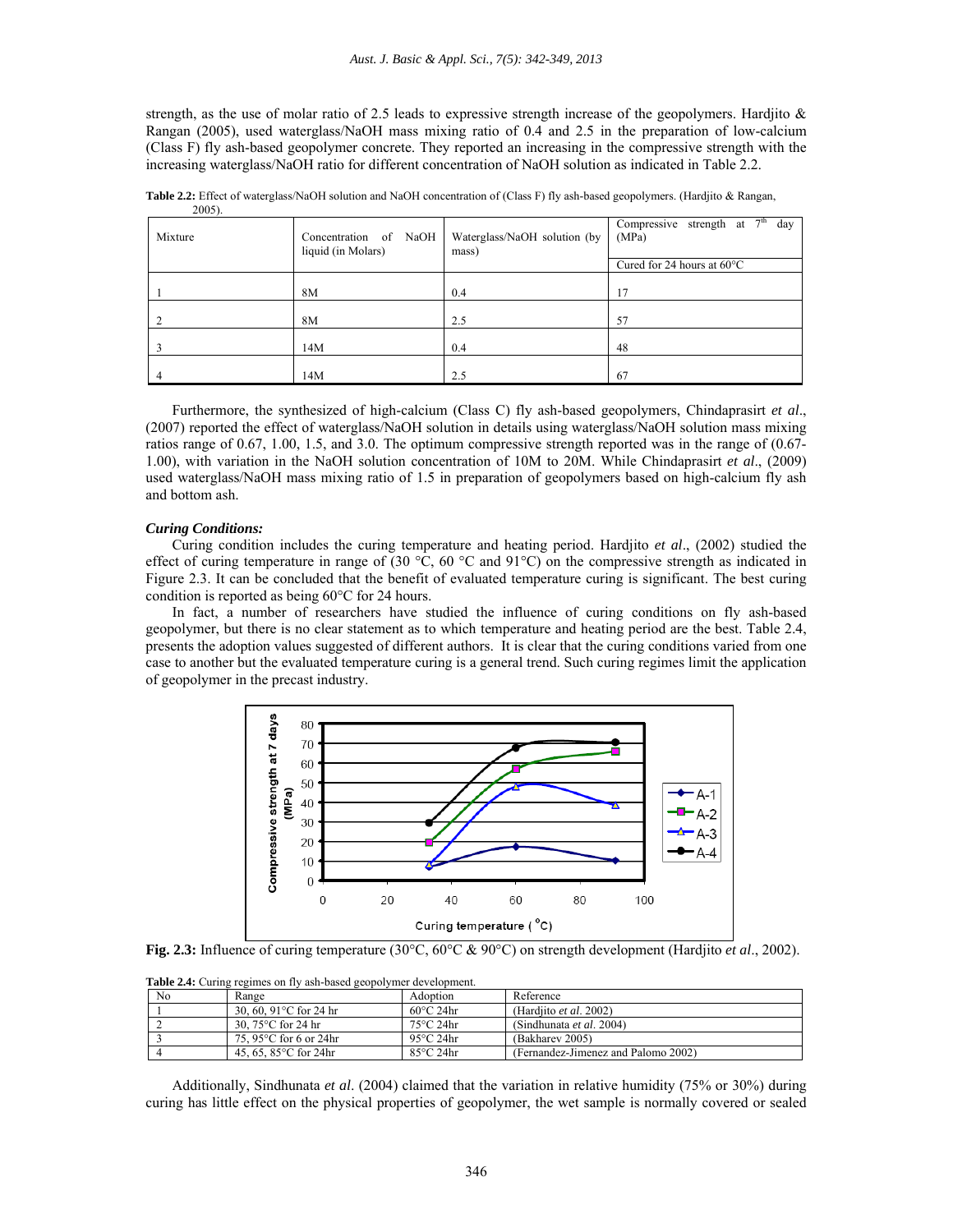before being cured in an oven at evaluated temperature. the main reason is to reduce the rate of water evaporation.

Though the evaluated temperature curing was widely used previously, for example the curing regimes of 60°C for 24 hours by Wastiels *et al*. (1993) and Hardjito *et al*. (2002), and 95°C for 24 hours by Bakharev(2005). The negative effect of continuous high temperature curing on strength development cannot be overlooked. Jaarsveld *et al.* (2002) reported that the prolonged curing at a high temperature (70°C for 24 hours) could break down the gel structure in the geopolymer matrix, resulting in the lower strength al longer curing hours. Heating of geopolymer for curing is actually an advantage in the precast industry for quicker hardening results in more rapid turnover of molds decreasing costs. However, a requirement for heating would be a disadvantage in the really-mix industry. Yet there is a challenge in synthesizing fly ash-based geopolymers at ambient temperatures because others have found that geopolymers did not set at 23°C (Bakharev, 2005).

#### *Conclusion:*

From the past research, it can be concluded that the concentration of NaOH,  $H_2O/Na_2O$  ratio, activator/fly ash ratio, waterglass/NaOH ratio, and curing temperature affect the strength of the fly ash geopolymer concrete. Higher concentration (in terms of molar) of sodium hydroxide solution results in higher compressive strength of geopolymer concrete. As the H2O/Na2O molar ratio increases, the compressive strength of the geopolymer concrete decrease. Activator/Fly ash mass mixing ratio of the range 0.3-0.45 are recommended in the synthesized of low-calcium (Class F) based geopolymers. Waterglass/NaOH molar ratio of 2.5 leads to expressive strength increase of the geopolymers. The best curing condition is reported as being 60°C for 24 hours.

#### **REFERENCES**

ACAA, 2003. Fly Ash Facts for Highway Engineers. Aurora, USA, American Coal Ash Association**:** 74.

ACI Committee 232, 2004. Use of Fly Ash in Concrete. Farmington Hills, Michigan, USA, American Concrete Institute: 41.

American Society for Testing Materials. ASTM C618, 2001. Standard Specification for Coal Fly Ash and Raw or Calcined Natural Pozzoaln for Use as a Mineral Admixture in Concrete. Philadelphia, USA: 4.

Bakharev, T., 2005. Geopolymeric materials prepared using Class F fly ash and elevated temperature curing. Cement and Concrete Research, 25(6): 1224-1232.

Barbosa, V., K. MacKenzie, & C. Thaumaturgo, 2000. Synthesis and Characterization of Materials Based on Inorganic Polymers of Alumina and Silica: Sodium Polysialate Polymers. International Journal of Inorganic Materials, 2(4): 309-317.

Cheng, T. & J. Chiu, 2003. Fire-resistant Geopolymer Produced by Granulated Blast Furnace Slag. Minerals Engineering, 16(3): 205-210.

Chindaprasirt, P., T. Chareerat, & V. Sirivivatnanon, 2007. Workability and strength of coarse high calcium fly ash geopolymer. Cement and Concrete Composites, 29(3): 224-229.

Chindaprasirt, P., C. Jaturapitakkul, W. Chalee, & U. Rattanasak, 2009. Comparative study on the characteristics of fly ash and bottom ash geopolymers. Waste Management, 29(2): 538-543.

Criado, M., A. Palomo, & A. Fernandez-Jimenez, 2005. Alkali activation of fly ashes. Part 1: Effect of curing conditions on the carbonation of the reaction products. Fuel., 87: 1141-5.

Daniel, L., Y. Kong, J. Sanjayan, & K. Sagoe-Crentsil, 2008. Factors affecting the performance of metakaolin geopolymers exposed to elevated temperatures. Journal of Materials Science, 43: 824-831.

Davidovits, J., 1979. Synthesis of new high-temperature Geopolymers for reinforced plastics and composites, SPE PACTEC'79, Costa Mesa, California, Society of Plastics Engineers, USA, pp: 151-154.

Davidovits, J., 1982. Mineral polymers and methods of making them, 4,349,386 United States Patent.

Davidovits, J., 1988. Geopolymers of the first generation: SILIFACE-Process, Geopolymer '88; First European Conference on Soft Mineralogy, Compiegne, France, pp: 49-67.

Davidovits, J., 1991. Geopolymers: Inorganic Polymeric New Materials. Journal of Thermal Analysis, 37: 1633-1656.

Davidovits, J., 1994a. Global warming impact on the cement and aggregates industries. World Resource Review, 6(2): 263-278.

Davidovits, J., 1994b. Properties of geopolymer cements, Alkaline Cement and Concretes, Kiev State Technical University, Ukraine, pp: 131-149.

Davidovits, J., 1999. Chemistry of geopolymeric system, terminology, Geopolymere "99, Saint-Quentine, France, pp: 9-93.

Davidovits, J., 2005. Geopolymer chemistry and sustainable development. The poly (sialate) terminology: a very useful and simple model for the promotion and understanding of green-chemistry, In proceeding of 2005 geopolymere conference, (1): 9-15.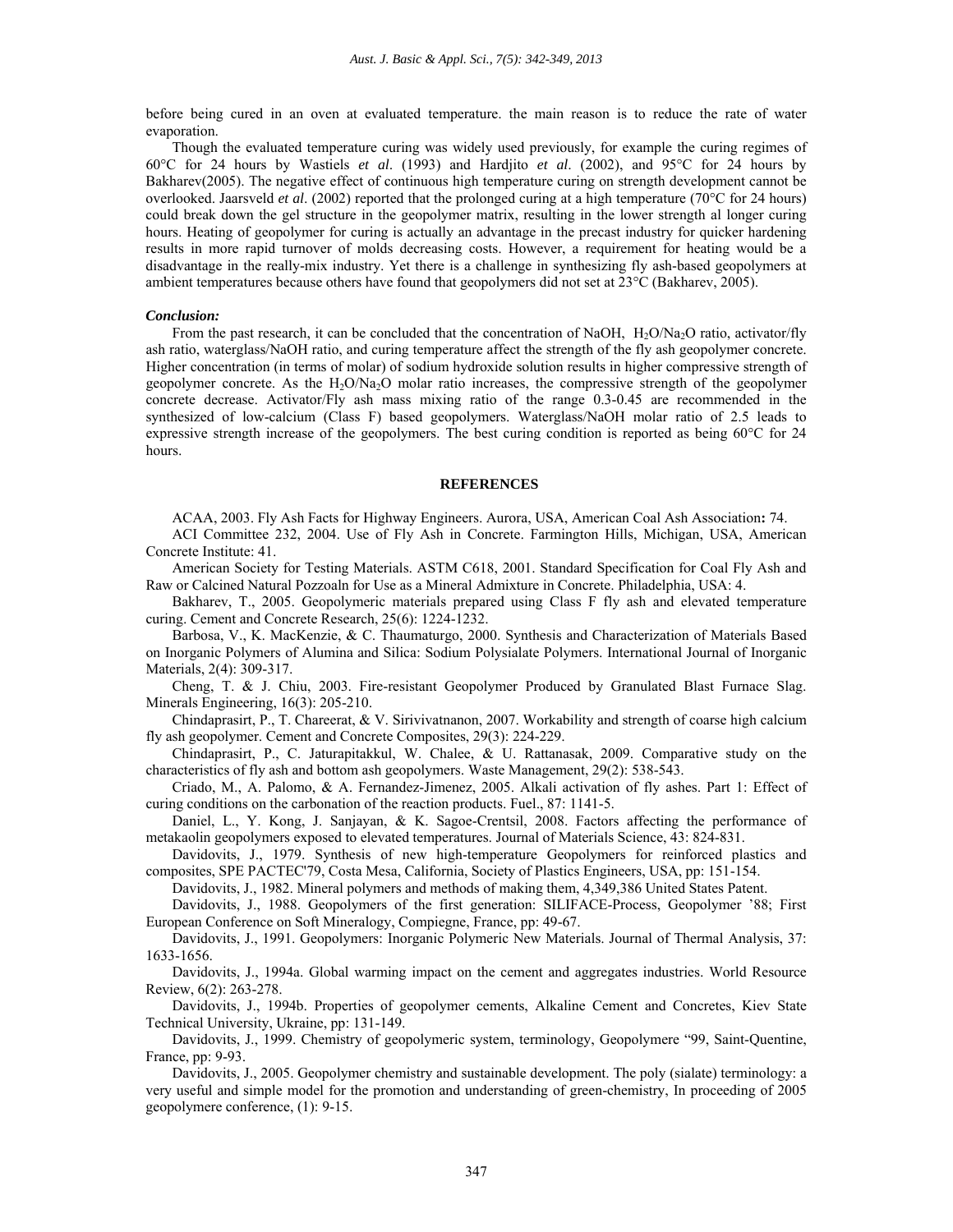Davidovits, J., 2008. Geopolymer Chemistry and Applications. Institut Geopolymere, Saint- Quentin, France.

Davidovits, J. & J.L. Sawyer, 1985. Early-high strength mineral polymer, 4, 509.958 United States Patent. De Jong, B. & G. Brown, 1980. Geochim Cosmochim Act. 44(3): 491.

Duxson, P., G. Lukey, & J.S.J. Deventer, 2007. Physical evolution of Na-geopolymer derived from metakaolin up to 1000°C. Journal of Materials Science, 42: 3044-3054.

Fernandez-Jimenez, A. & A. Palomo, 2002. Alkali activated fly ash concrete: alternative material for the precast industry, Geopolymer 2002 -- Turn Potential into Profit, ISBN: 0975024205, Melbourne, Australia.

Fernandez-Jimenez, A. & A. Palomo, 2003. Characterization of fly ashes, potential reactivity as alkaline cements, Fuel, 82: 2259-2265.

Fernandez-Jimenez, A. & A. Palomo, 2005. Composition and microstructure of alkali activated fly ash binder: Effect of the activator, Cement and Concrete Research, 35(10): 1984-1992.

Fernandez-Jimenez, A., A. Palomo, I. Sobrados, & J. Sanz, 2006. The role played by reactive alumina in the alkaline activation of fly ashes. Microporous and Mesoporus Materials., 91:111-9.

Glukhovsky, V.D., G.S. Rostovskaja, G.V. Rumyna, 1980. High strength slag alkaline cements. In: Proceeding of the seventh international congress on the chemistry of cement, (3): 164-8.

Gourley, J., 2003. Geopolymers; Opportunities for Environmentally Friendly Construction Materials. Materials 2003 Conference: Adaptive Materials for a Modern Society, Sydney, Institute of Materials Engineering Australia.

Hardjito, D. & B.V. Rangan, 2005. Development and Properties of Low-calcium Fly ash-based geopolymer concrete, Research report GC1. Faculty of Engineering Curtin University of Technology, Perth, Australia.

Hardjito, D., S. Wallah, & B. Rangan, 2002. Study on engineering properties of fly- ash based concrete, Journal of Australian Ceramic Society, 38: 44-7.

Hardjito, D., S. Wallah, D. Sumajouw, & B. Rangan, 2004. Properties of Geopolymer concrete with fly ash as source material: effect of mixture composition, the  $7<sup>th</sup>$  CANMET/ACI International Conference on Recent Advance in Concrete Technology, Las Vegas, USA.

Hongling, W. & J.S.J. Deventer, 2003. Synthesis and mechanical properties of metakaolinite-based geopolymer, Colloids Surf. A: Physicochem. Eng. Asp. 268: 1-6.

Hongling, W., L. Haihong, & Y. Fengyuan, 2005. Synthesis and mechanical properties of metakaolinitebased geopolymer, Colloids Surf., 268: 1-6.

Hos, J., P. McCormick, and L. Byrne, 2002. Investigation of the synthetic aluminosilicate inorganic polymer, Journal of Materials Science, 37: 2311-6.

Jaarsveld, J., 2000. The physical and chemical characterisation of fly ash based Geopolymers, The University of Melbourne, Australia, PhD thesis, pp: 381.

Jaarsveld, J., J. Deventer, & L. Lorenzen, 1997. "The potential use of Geopolymeric materials to immobilise toxic metals: Part I. Theory and applications." Minerals Engineering, 10(7): 659-669.

Jaarsveld, J., & J. Deventer, 1999. The effect of alkali metal activator on the properties of the fly ash-based geopolymers, Ind Eng Res., 38: 3932-41.

Jaarsveld, J., J. Deventer, & L. Lorenzen, 1998. Factors affecting the immobilization of metals in geopolymerised fly ash, Metall Mater Trans B. 29B: 283-91.

Jaarsveld, J., J. Deventer, & G. Lukey, 2002. The Effect of Composition and Temperature on the Properties of Fly Ash and kaolinite based Geopolymers." Chemical Engineering Journal., 89(1-3): 63-73.

Jaarsveld, J., J. Deventer, & G. Lukey, 2003. The Characterisation of Source Materials in Fly Ash-based Geopolymers, Materials Letters., 57(7): 1272-1280.

Jahanian, S. & H. Rostami, 2001. Alkali ash material, a novel material for infrastructure enhancement, Engineering Structures, 23(6), pp.736-742.

Jiang, W. & D. Roy, 1992. Hydrothermal processing of new fly ash cement, Ceramic Bulletin, 71(4): 642- 647.

Katz, A., 1998. Microstructure study of alkali-activation fly ash, Cement and Concrete Research, 28:197- 208.

Krivenko, P., 1997. Alkaline cements: terminology, classification, aspects of durability (4iv04, 6pp), Proceedings of the 10th International Congress on the Chemistry of Cement, Gothenburg, Sweden.

Malek, R. & D. Roy, 1997. Synthesis and Characterization of New Alkali-activated Cements (1i024, 8 pp), Proceedings of the 10th International Congress on the Chemistry of Cement, Gothenburg, Sweden.

Malhotra, V., 1999. Making Concrete "Greener" With Fly Ash, ACI Concrete International, 21(5): 61-66.

Malhotra, V., 2002. High-Performance High-Volume Fly Ash Concrete, ACI Concrete International, 24(7): 1-5.

Malhotra, V. & A. Ramezanianpour, 1994. Fly Ash in Concrete, Ottawa, Ontario, Canada, CANMET.

Palomo, A., M. Grutzeck, & M.T. Blanco, 1999a. Alkali-activated fly ashes: A cement for the future, Cement and Concrete Research, 29(8):1323-1329.